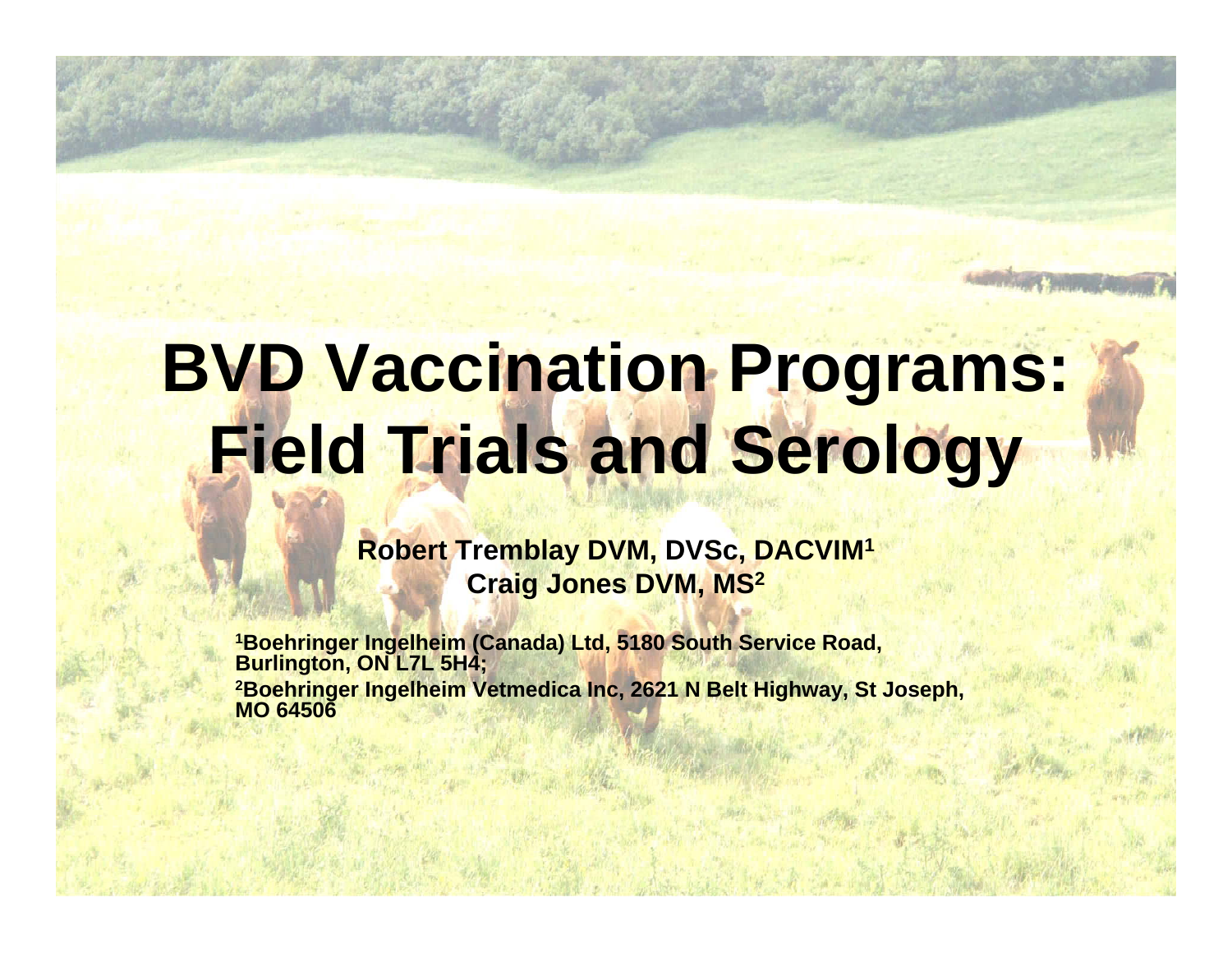



- Veterinarians often change vaccines for scientific and business reasons;
- Pressure to change BVD vaccines is particularly intense:
	- broaden range of BVD viruses in program;
		- different vaccines may contain different strains;
		- Combinations of MLV and inactivated vaccines may optimize immune response;
	- vaccines containing both type 1 and 2;
	- vaccines containing both type 1a and 1b;
	- vaccines containing cytopathic and non-cytopathic biotypes.

#### BVD 2006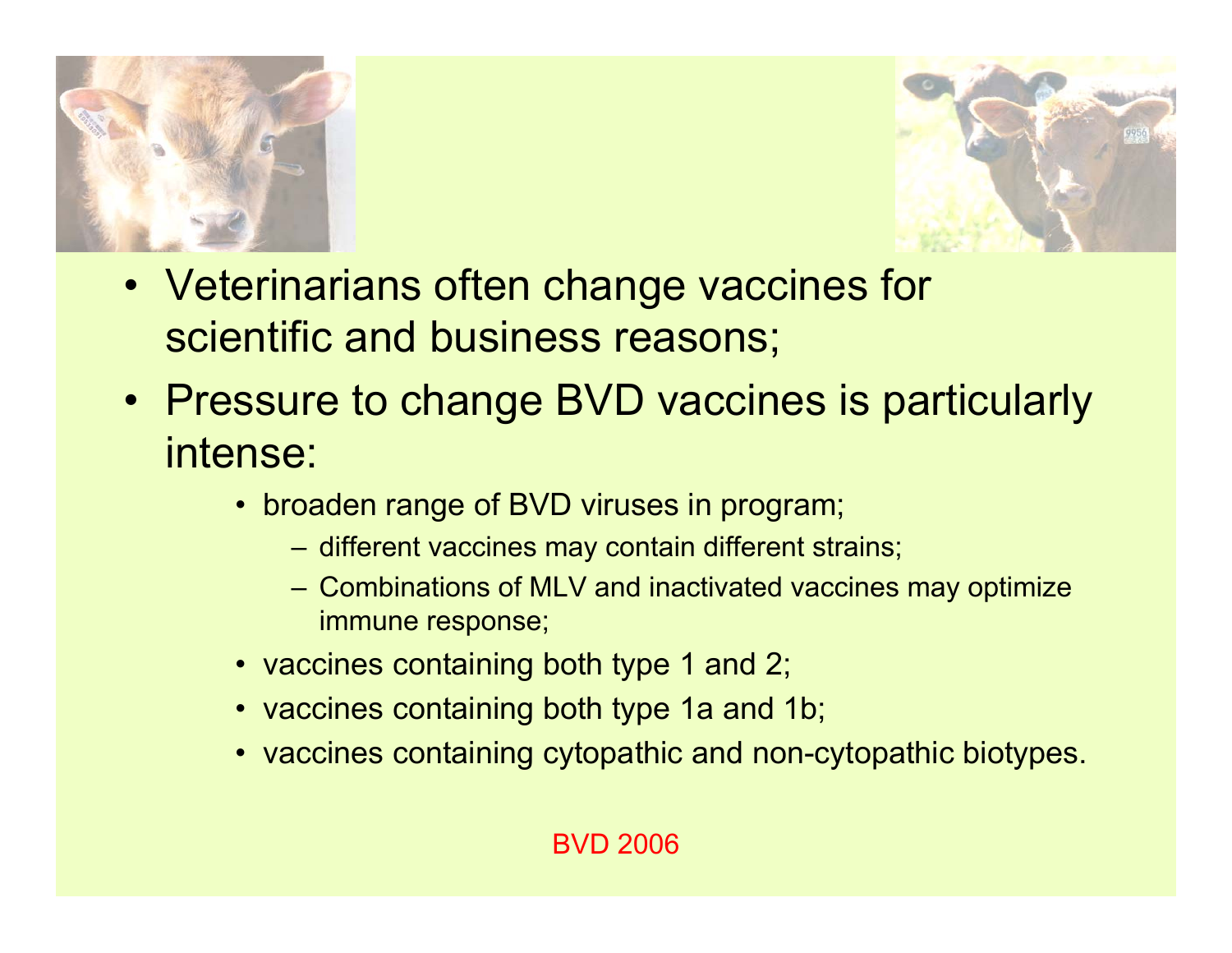



- But what do you get when you change vaccines:
	- different brands of vaccines do not necessarily contain different strains of BVDV:
		- Singer, NADL and Oregon/C24V are the type 1a BVDV commonly used in many commercial MLV and inactivated vaccines; (Fulton et al, 2003)
		- 296 type 2 BVDV is used in several commercial MLV vaccines. (Fulton et al, 2003)
		- there is no assurance that a change in vaccine will mean you are using a different BVDV.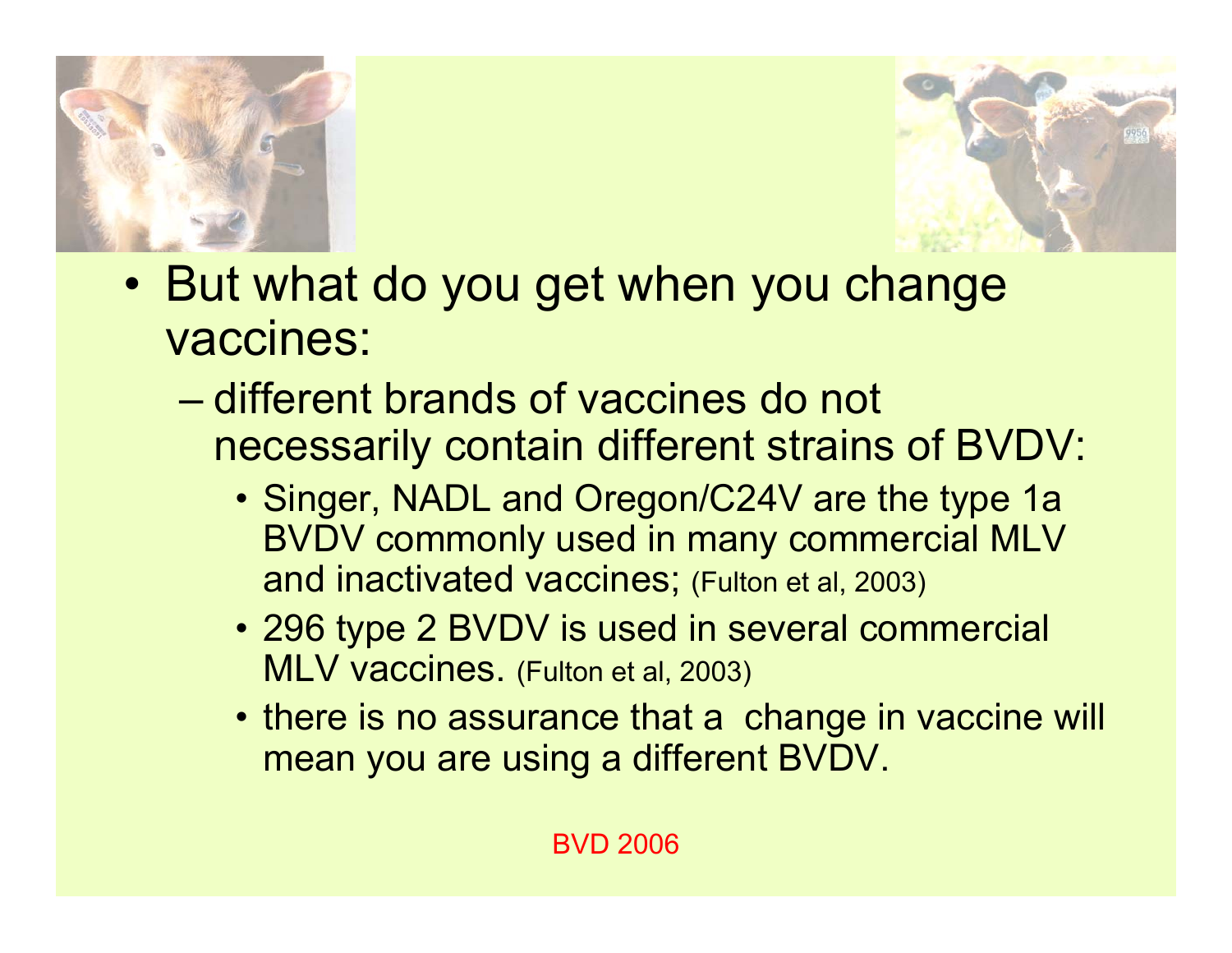



- But what do you get when you change vaccines:
	- $-$  even though the same viruses may be used in  $\,$ different vaccines, the vaccines may differ substantially in the quantity of viral antigen in the vaccine;
	- –– data on antigen and virus concentration is not usually available from companies.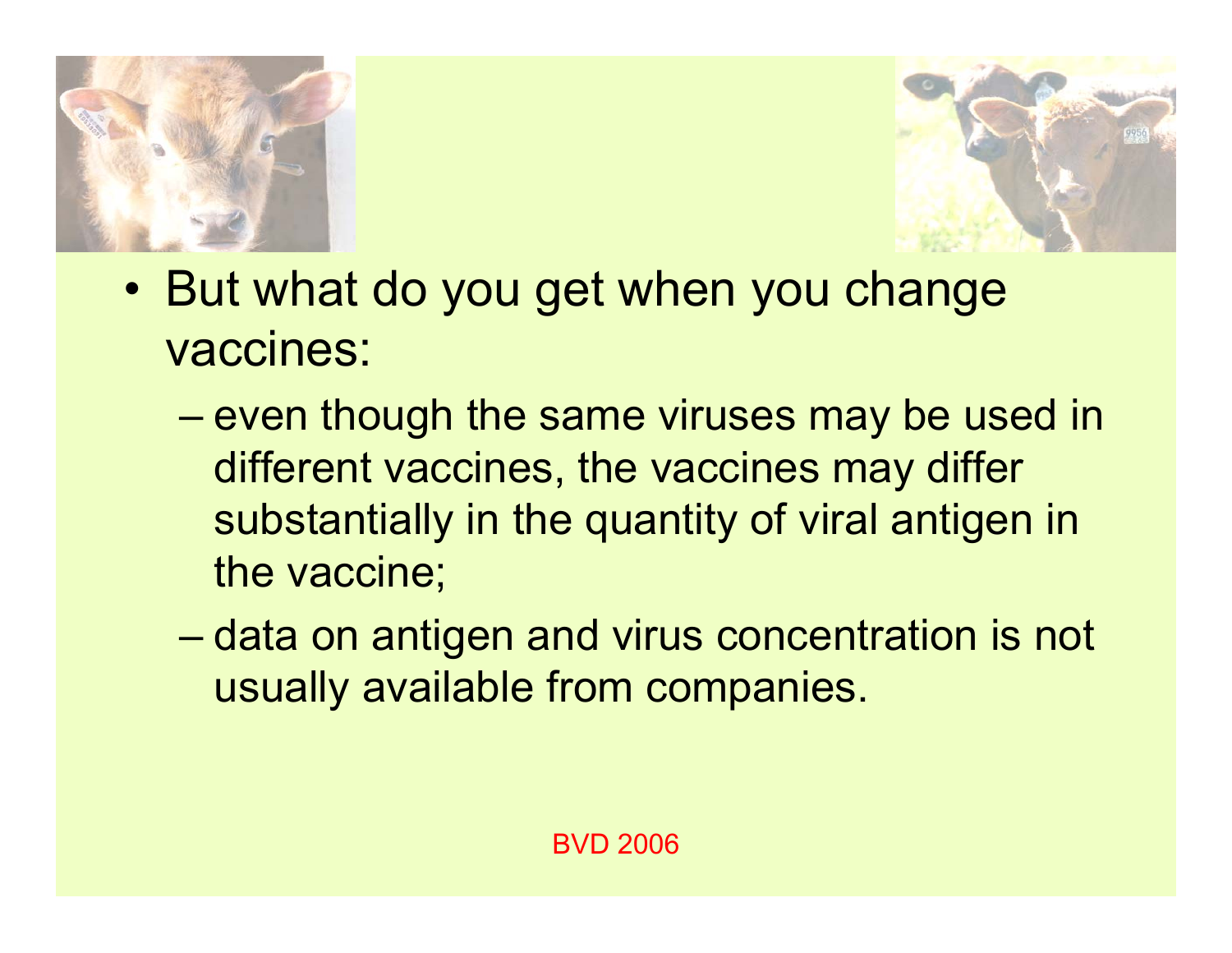



- What is known about outcome when changing vaccines:
	- – E J Dubovi, YT Grohn, D V Nydam, *Vaccination Programs for Breeding Heifers Using Combinations of Killed and Modified-Live Vaccines*. (Dubovi et al, 2003)
	- –– dairy heifers were vaccinated with 1 of 6 different programs:
		- K-K-K, K-K-M1, K-K-M2, K-K-M3, M1-M1-K, M1-M1-M1;
		- vaccinated at 4 months, 5 months and 10 months of age.
	- –- calves were followed using serology.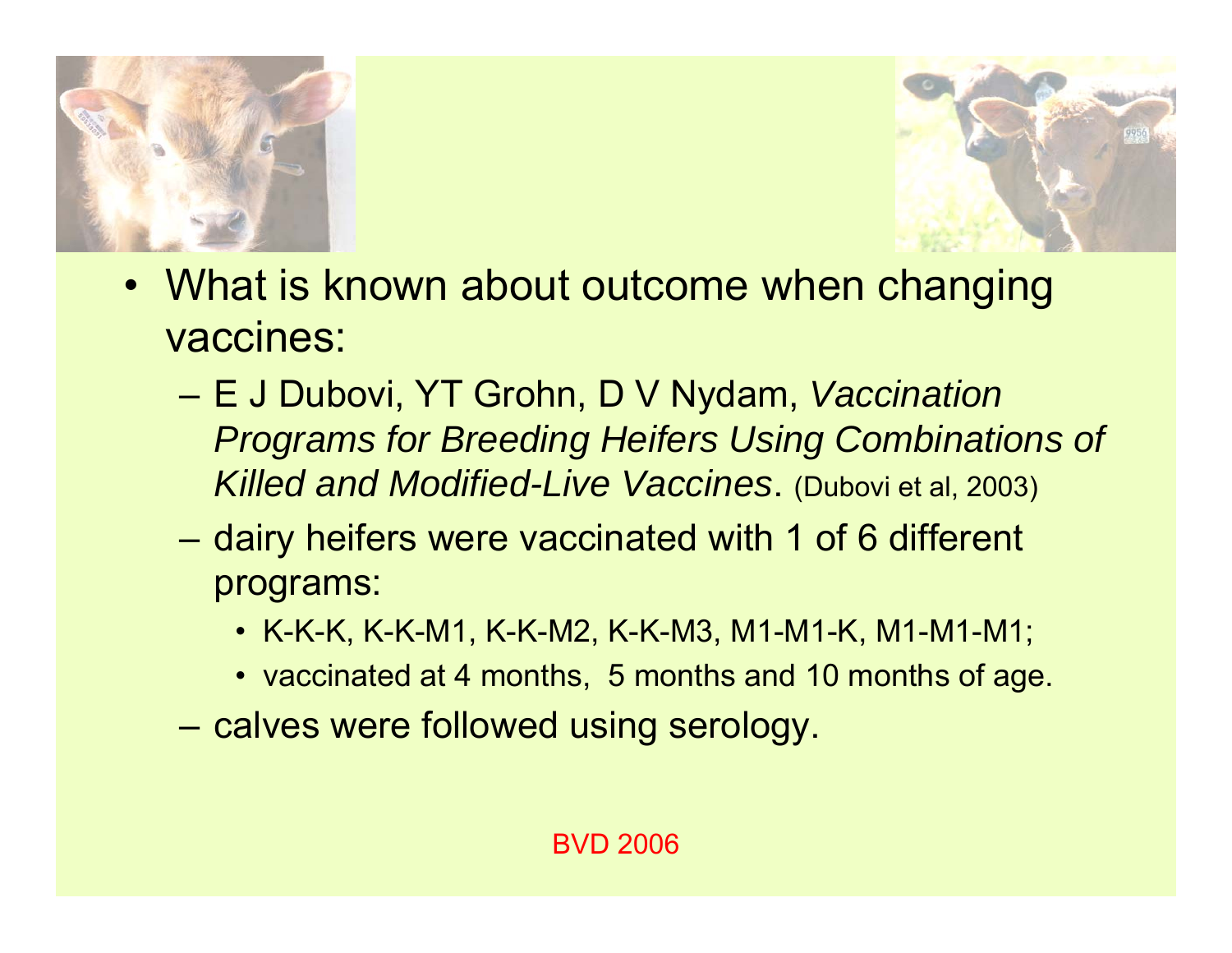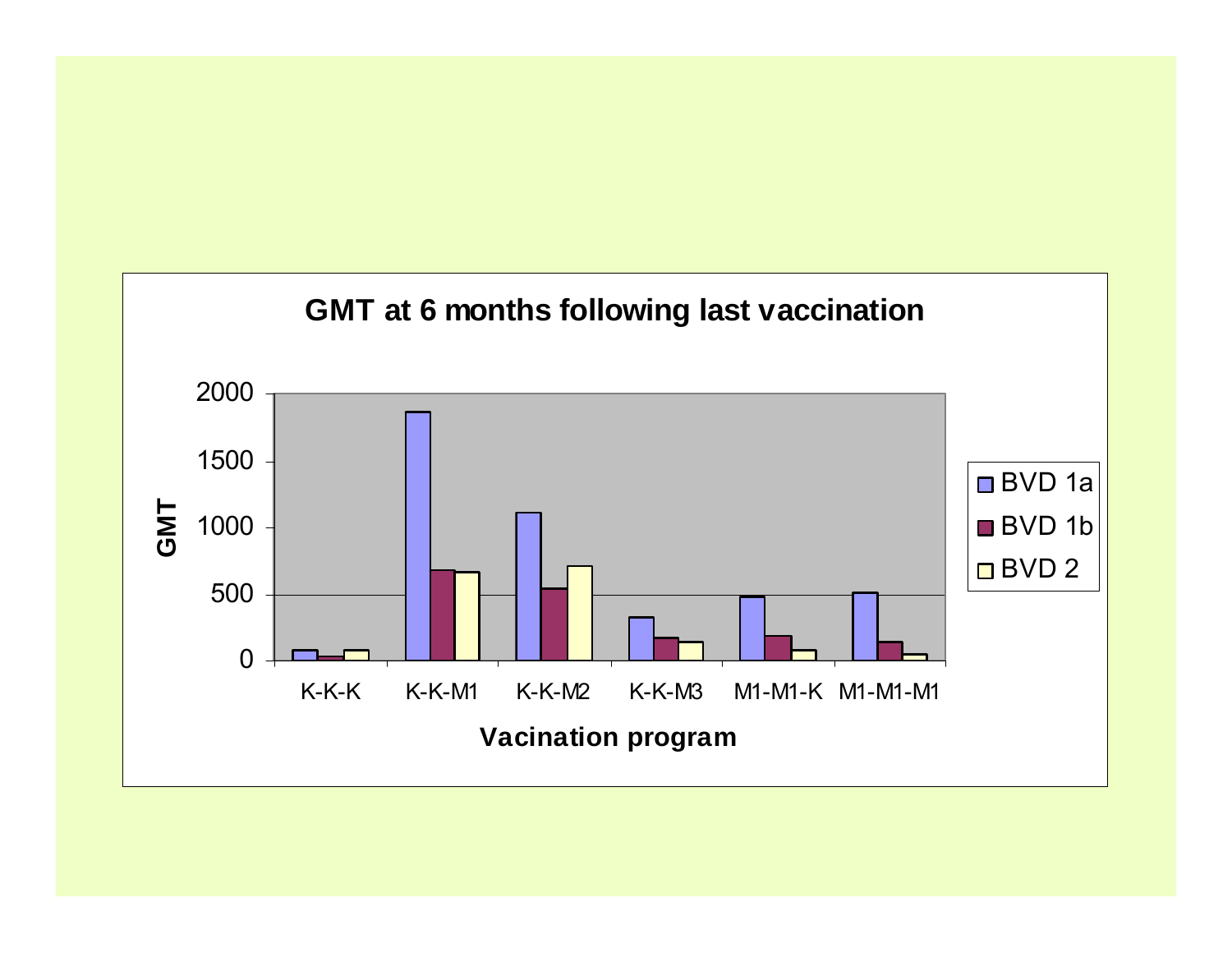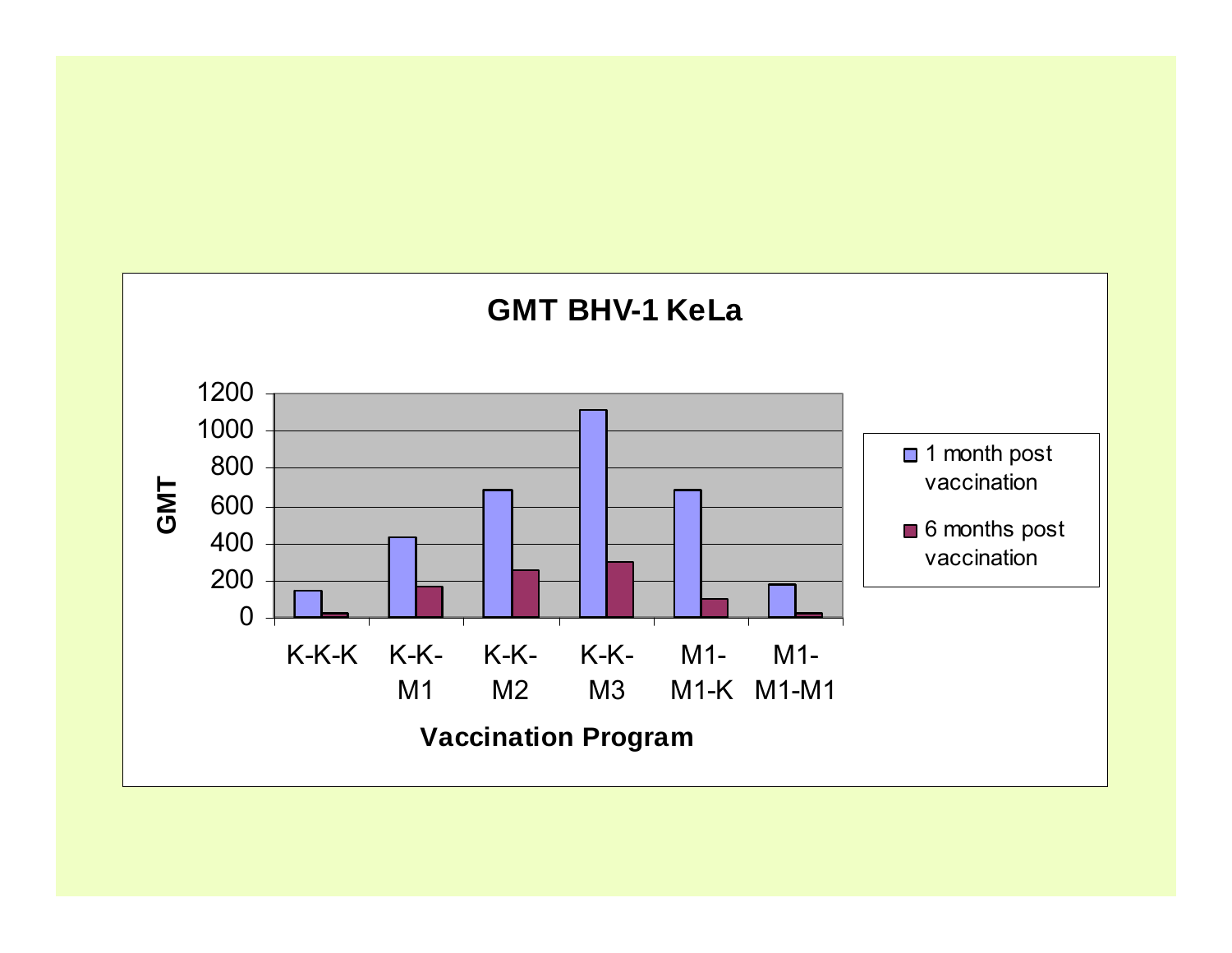



- • Using combinations of vaccines:
	- Conclusions:
		- some combination vaccination programs using MLV and inactivated vaccines tended to produce better serologic responses that purely inactivated or purely MLV programs;
		- not all combinations will gave the same result;
		- not all combinations will give the same result for all antigens
		- any benefit in improved serologic response occurs only with specific combinations.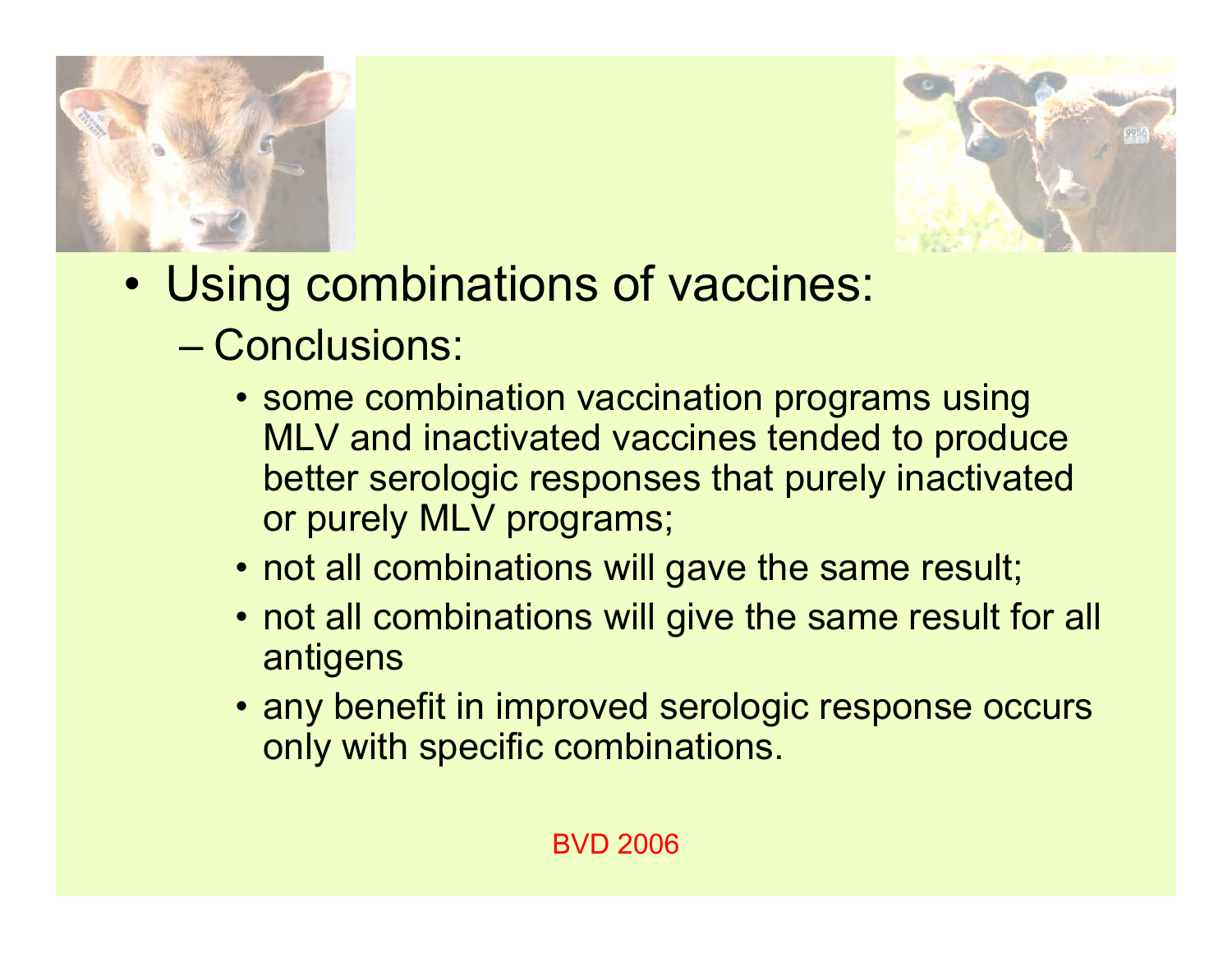BVD Type 1 and 2 VN Titre Response in Weaning Age Beef Calves Following the Administration, in Various Combinations, of Two MLV Vaccines Containing Different BVD Type 1 and 2 Strains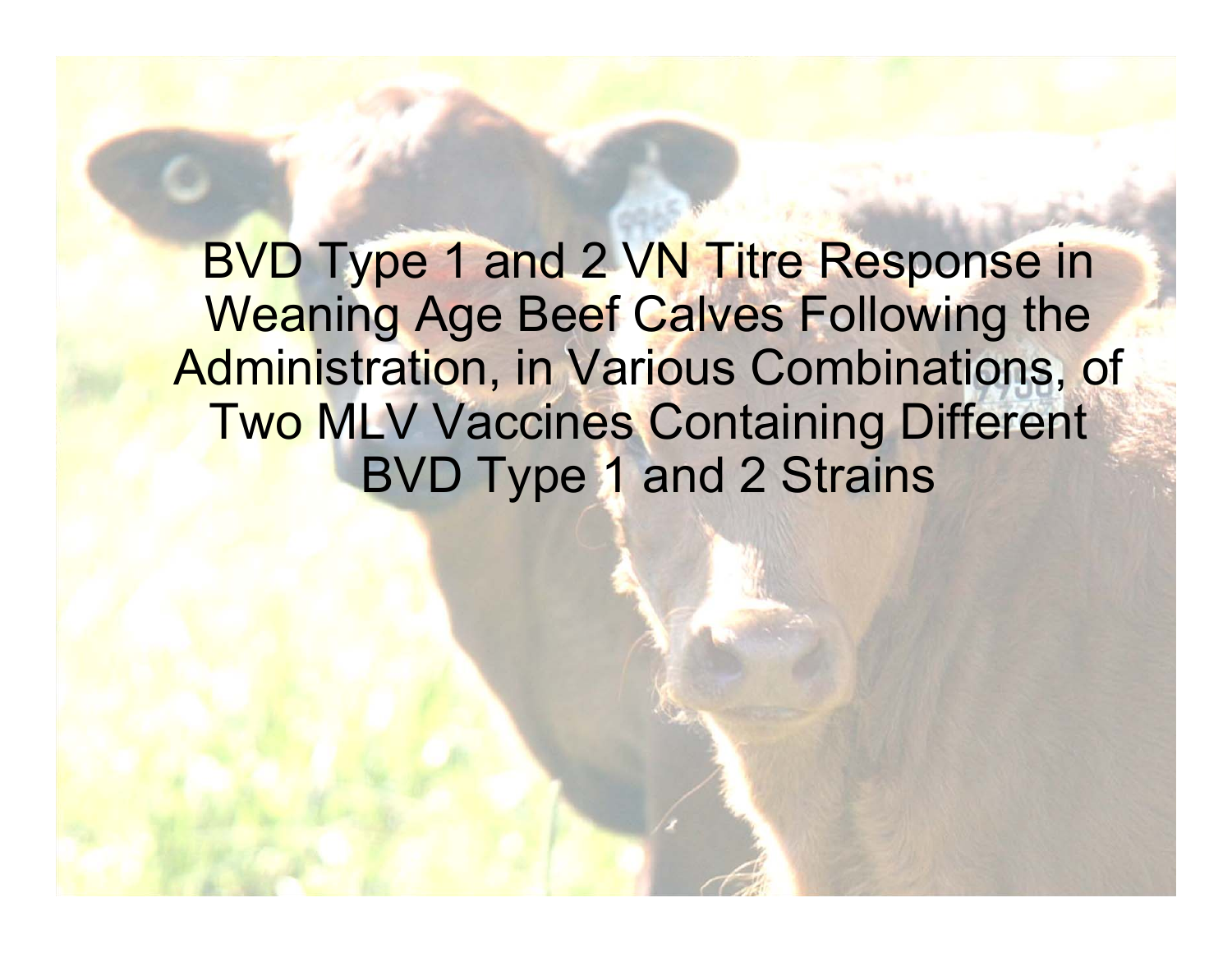



- • Objectives:
	- To evaluate VN titre response to BVDV Type 1 and 2 and weight gain in weaning age beef calves following various vaccine combinations;
	- To determine if revaccination with a different vaccine would result in a different serological response and improved weight gain.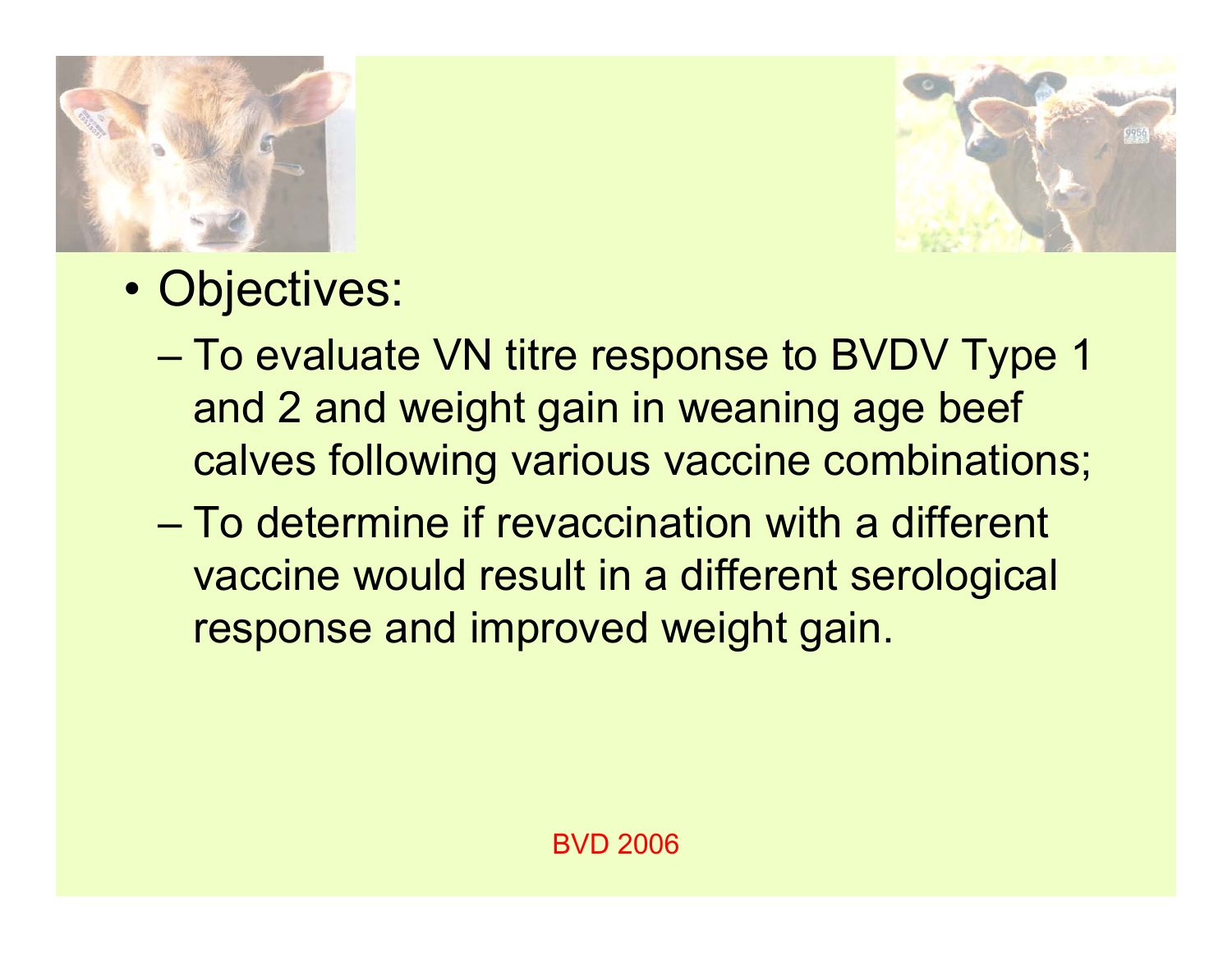



- Materials and Methods:
	- 5 month old beef calves.
	- **2000**  Bulls and heifers were randomly assigned to one of four treatment groups. Bulls and heifers were equally distributed among treatment groups.
	- Calves were enrolled in 1 of 4 vaccination programs.
	- Blood was collected for VN assays at:
		- Day 0: At time of first vaccination
		- Day 25: At time of second vaccination
		- Day 56: **EXECONCLUSION Of the trial**
	- Calves were individually weighed at day 0 and 56.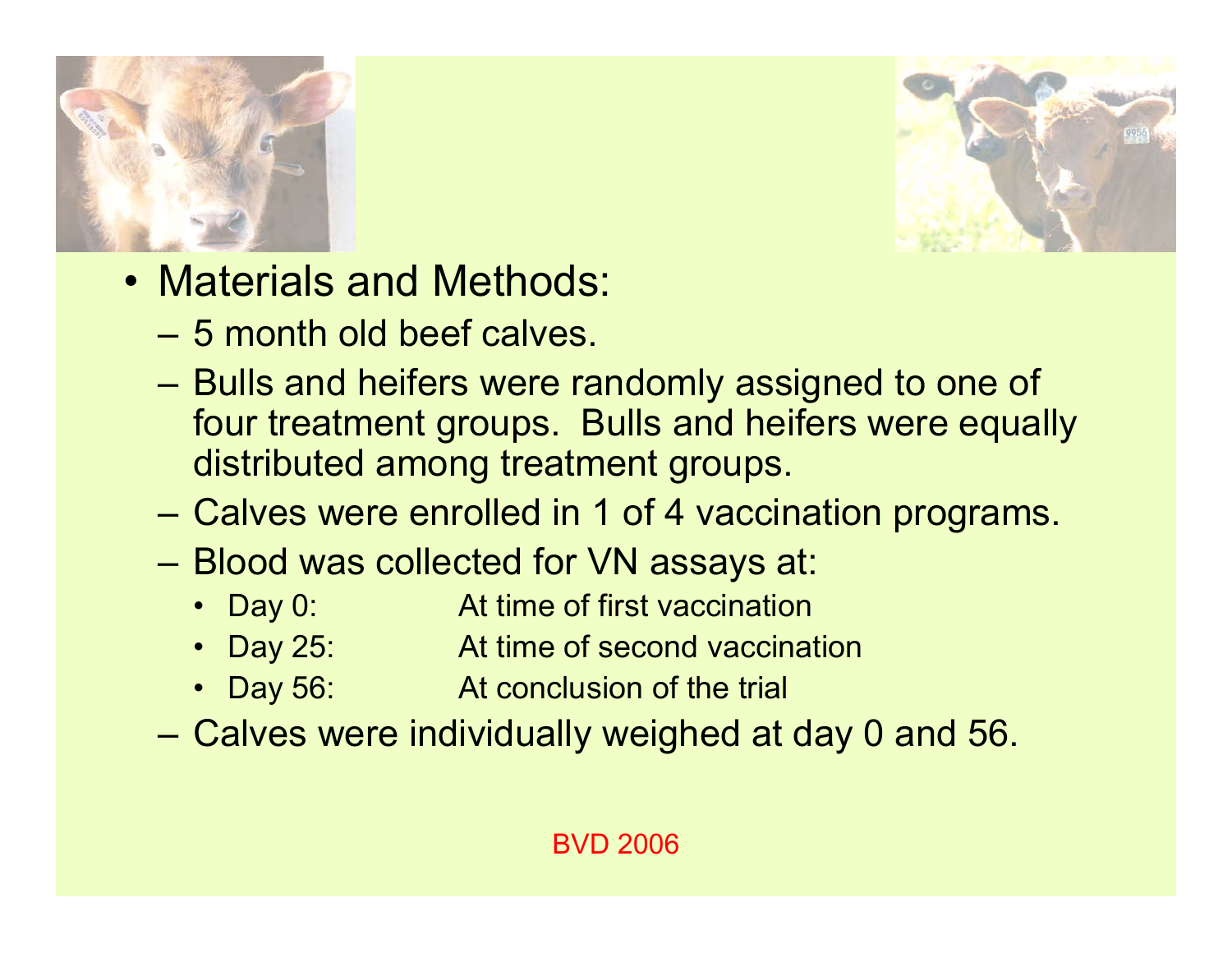#### Treatment Groups

|                | 3-4 Weeks<br><b>Prior to</b><br>Weaning | <b>At Weaning</b> | $N =$ |
|----------------|-----------------------------------------|-------------------|-------|
| Group 1        | M 1                                     | M 1               | 24    |
| <b>Group 2</b> | M 1                                     | M <sub>2</sub>    | 24    |
| <b>Group 3</b> | M <sub>2</sub>                          | M 1               | 25    |
| Group 4        | M <sub>2</sub>                          | M <sub>2</sub>    | 25    |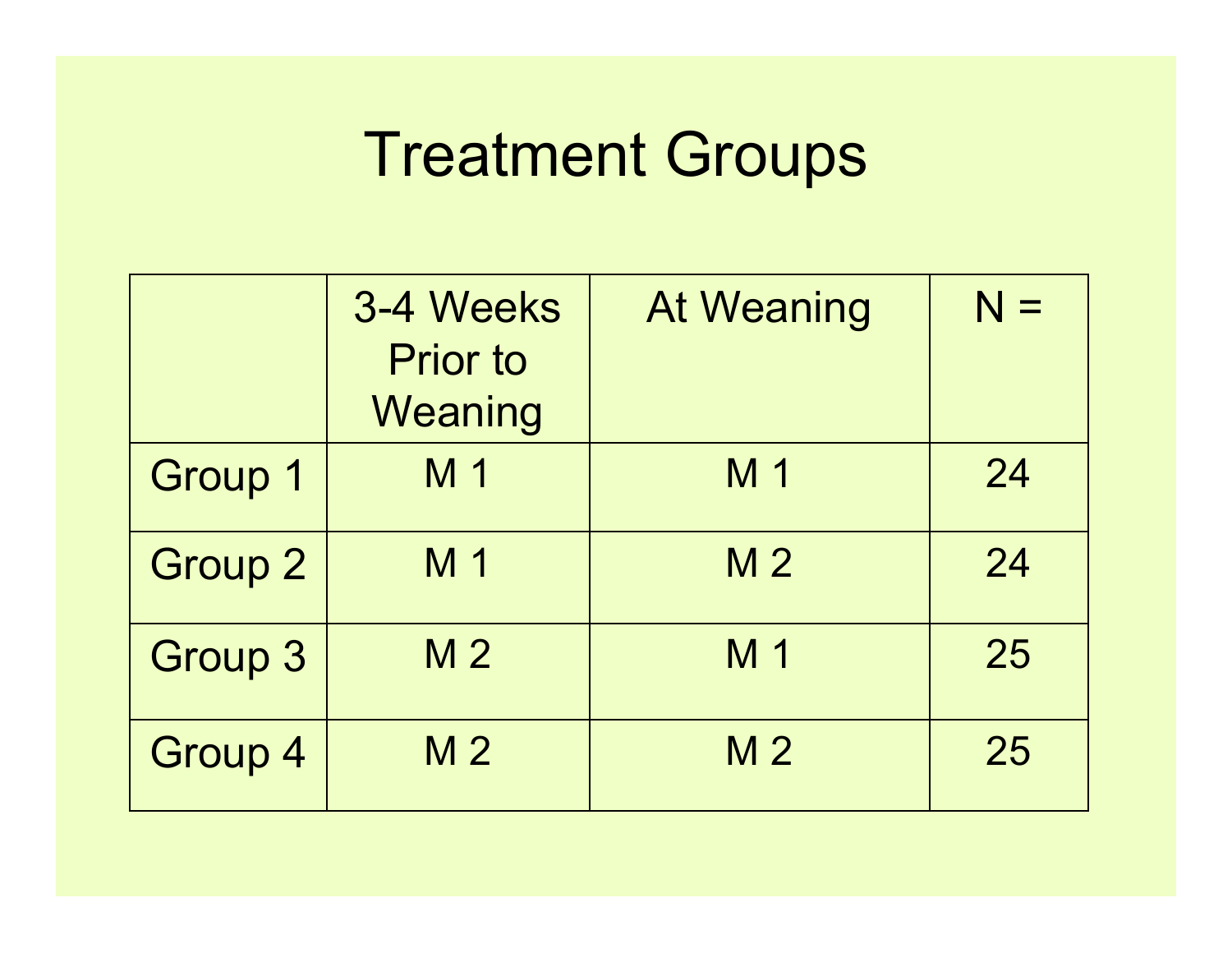



- Materials and Methods:
	- –– Sera were separated and stored frozen and were assayed at the same time.
	- –– Sera were assayed at Benchmark Bio Labs (Lincoln, NE) for VN activity against:
		- Singer BVD virus;
		- NADL BVD virus;
		- NVSL 125 c

–Laboratory personnel were blind to treatment.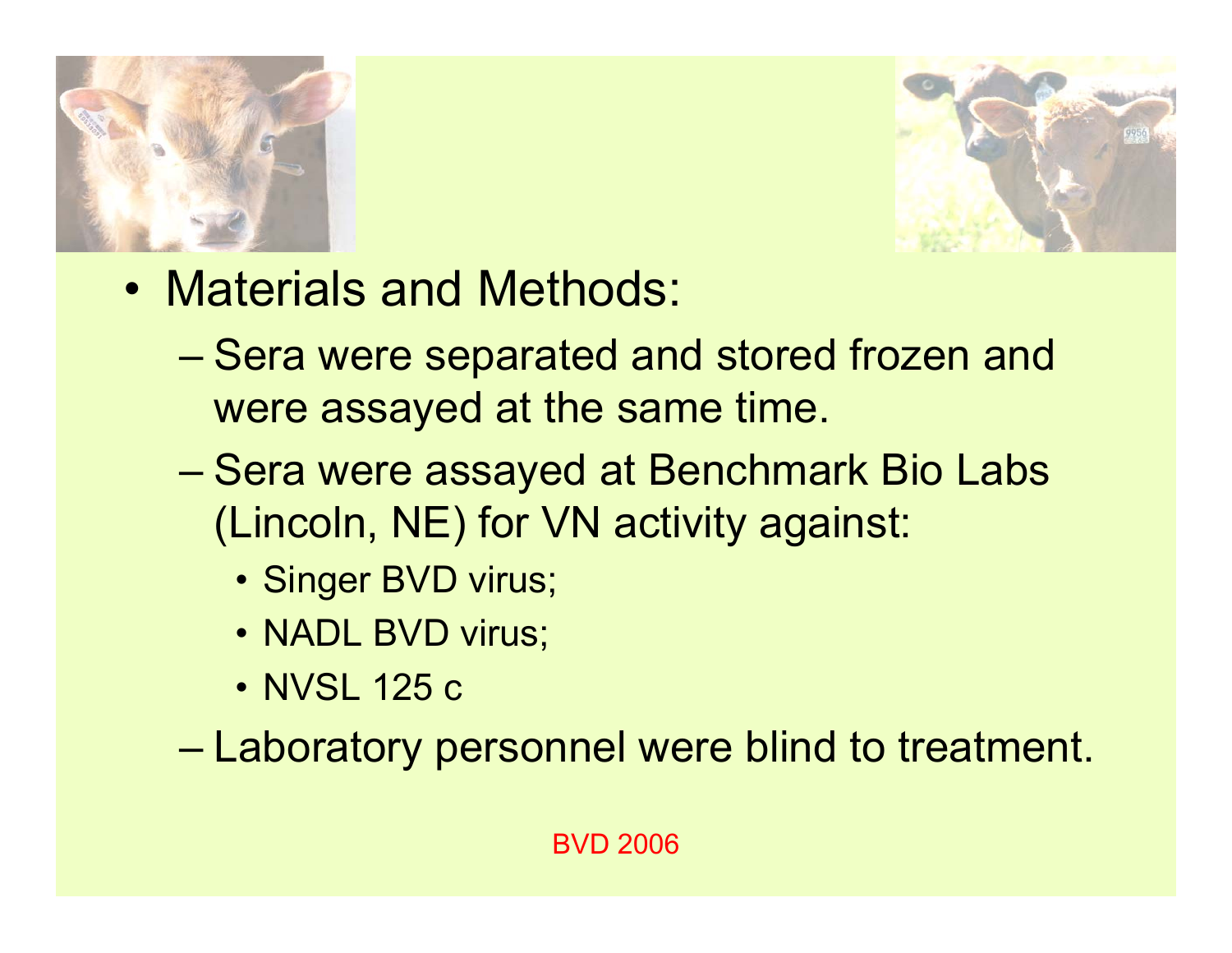| <b>Singer BVD-1 Geometric Mean Titre</b> |                    |                               |               |  |  |
|------------------------------------------|--------------------|-------------------------------|---------------|--|--|
| Group                                    | Day $0$ (1st Vac.) | Day 25 (2 <sup>nd</sup> Vac.) | <b>Day 56</b> |  |  |
| $1$ (M1-M1)                              | 69.5               | 68.3                          | 62.9          |  |  |
| $2$ (M1-M2)                              | 75.6               | 45.4                          | 1580.7        |  |  |
| $3$ (M2-M1)                              | 83.1               | 2257.2                        | 3984.3        |  |  |
| 4 (M2- M2)                               | 71.7               | 1758.8                        | 3328.0        |  |  |

Day 0: No significant differences (p≥0.8796)

- Day 25: Differences between groups 1 and 3, 1 and 4, 2 and 3, and 2 and 4 (p<0.0001).
- Day 56: Group 1 differed from groups 2, 3 and 4 p<0.0001). Group 2 differed from group 3 and 4 (p≤0.0230).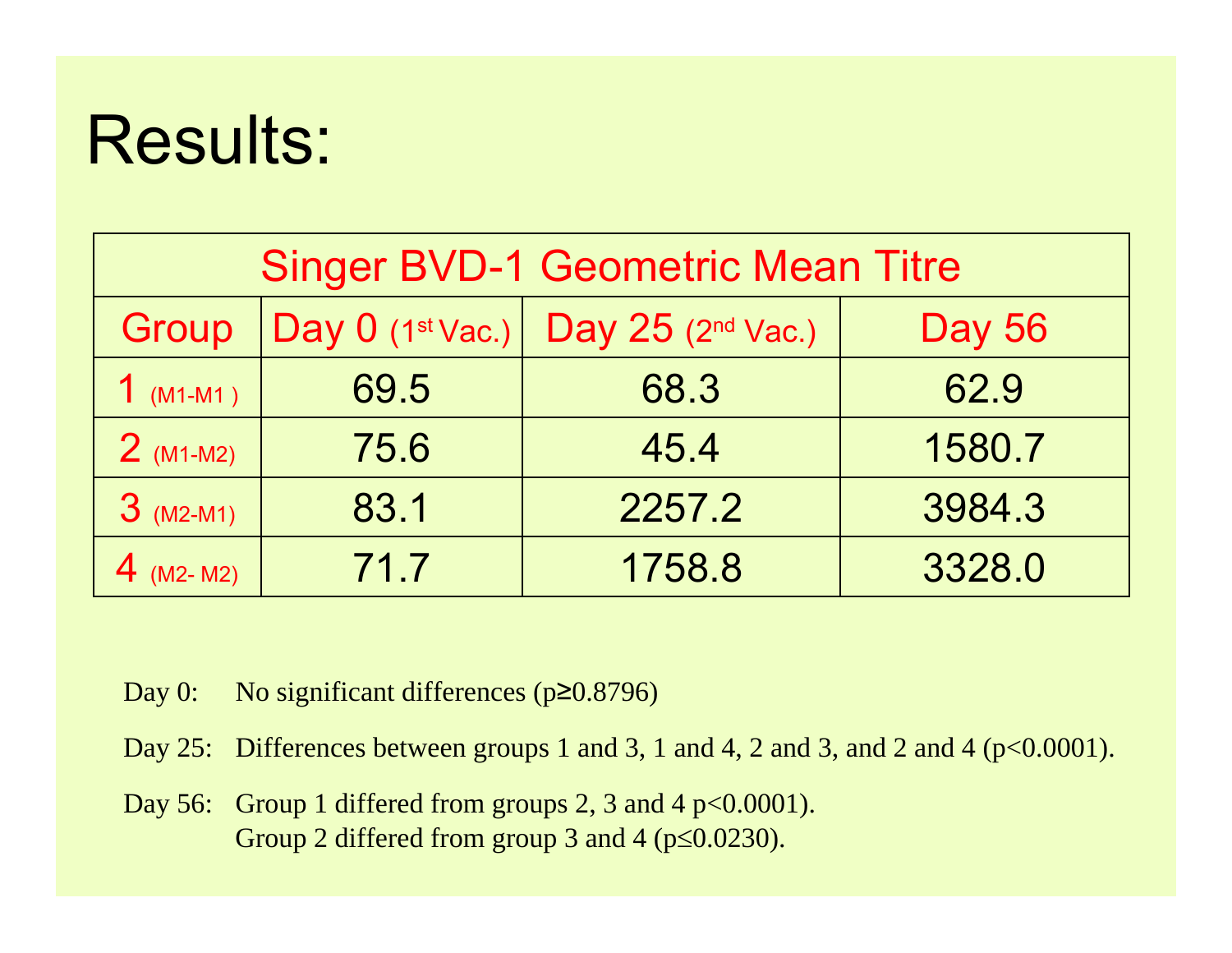| <b>NADL BVD-1 Geometric Mean Titre</b> |                    |                                 |               |  |  |
|----------------------------------------|--------------------|---------------------------------|---------------|--|--|
| Group                                  | Day $0$ (1st Vac.) | Day $25$ (2 <sup>nd</sup> Vac.) | <b>Day 56</b> |  |  |
| $(M1-M1)$                              | 49.5               | 23.3                            | 36.0          |  |  |
| $2$ (M1-M2)                            | 36.3               | 16.8                            | 384.3         |  |  |
| $3$ (M2-M1)                            | 30.5               | 290.6                           | 781.4         |  |  |
| 4 $(M2-M2)$                            | 39.4               | 258.1                           | 662.2         |  |  |

Day 0: No significant differences (p≥0.1309).

Day 25: Differences between groups 1 and 3, 1 and 4, 2 and 3, and 2 and 4 (p<0.0001).

Day 56: Group 1 differed from groups 2, 3, and 4 ( $p<0.0001$ ). Group 2 differed from groups 3 and 4 (p≤0.0126).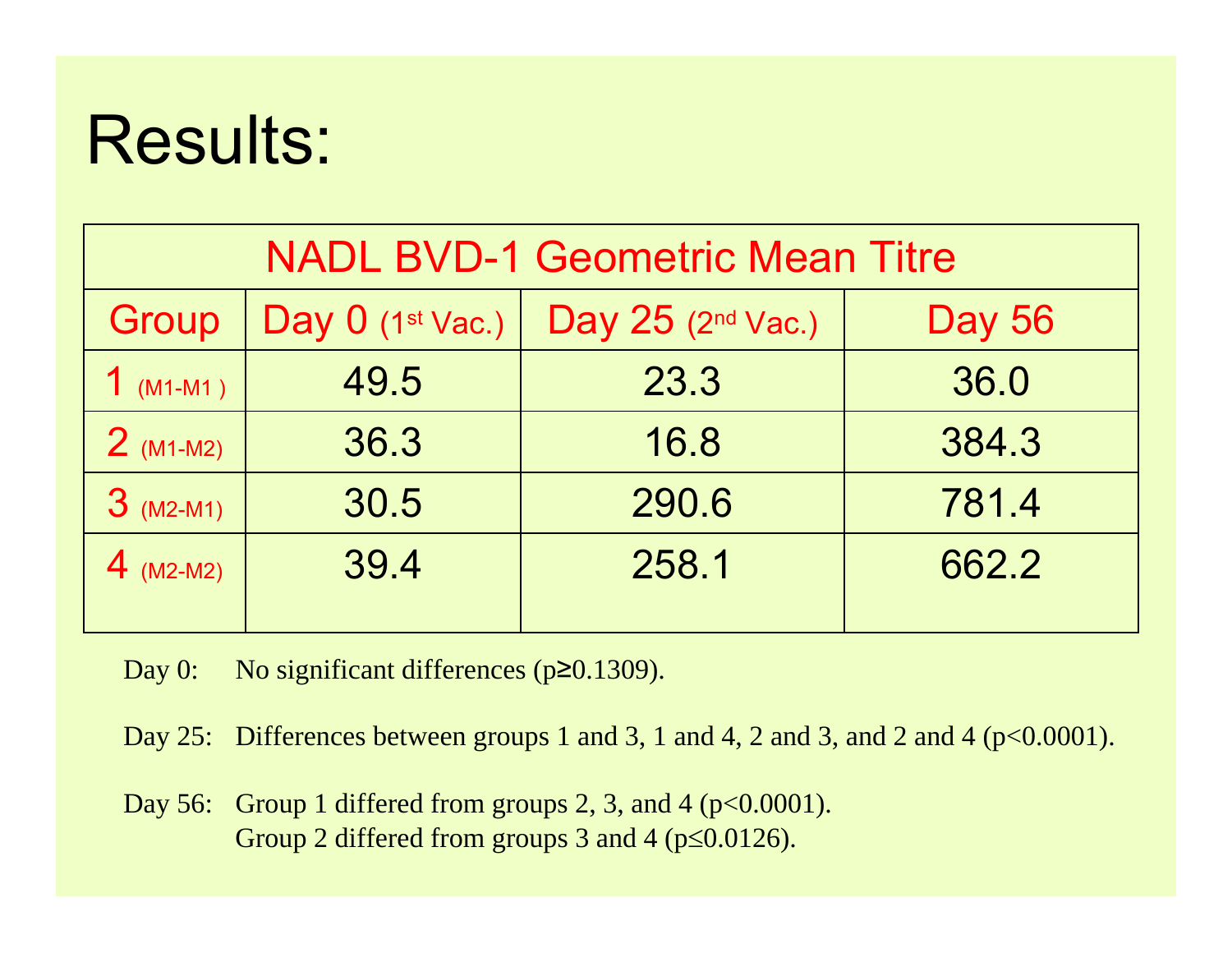| <b>NVSL 125C BVD-2 Geometric Mean Titre</b> |                     |                      |               |  |  |
|---------------------------------------------|---------------------|----------------------|---------------|--|--|
| Group                                       | Day 0 (1st<br>Vac.) | Day 25 (2nd<br>Vac.) | <b>Day 56</b> |  |  |
| $1_{(M1-M1)}$                               | 23.7                | 20.2                 | 131.9         |  |  |
| $2(M1-M2)$                                  | 29.8                | 12.6                 | 170.5         |  |  |
| $3(M2-M1)$                                  | 31.8                | 73.5                 | 175.5         |  |  |
| $4(M2-M2)$                                  | 36.2                | 74.1                 | 256.7         |  |  |

Day 0: No significant differences (p≥0.2931).

Day 25: No significant differences (p≥0.0566).

Day 56: No significant differences (p=0.0987).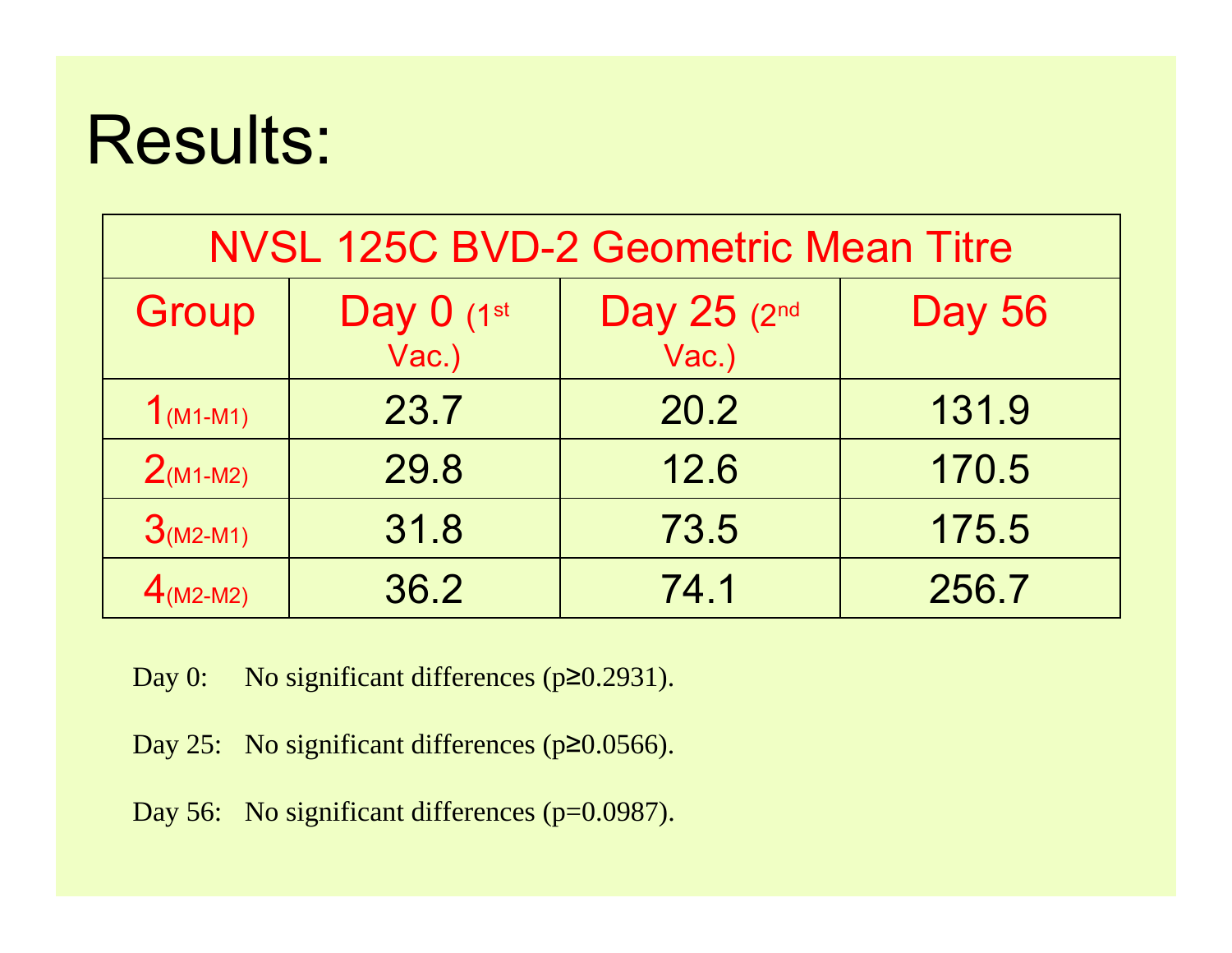

- Weight gain
	- – Mean average daily gain did not differ significantly between groups.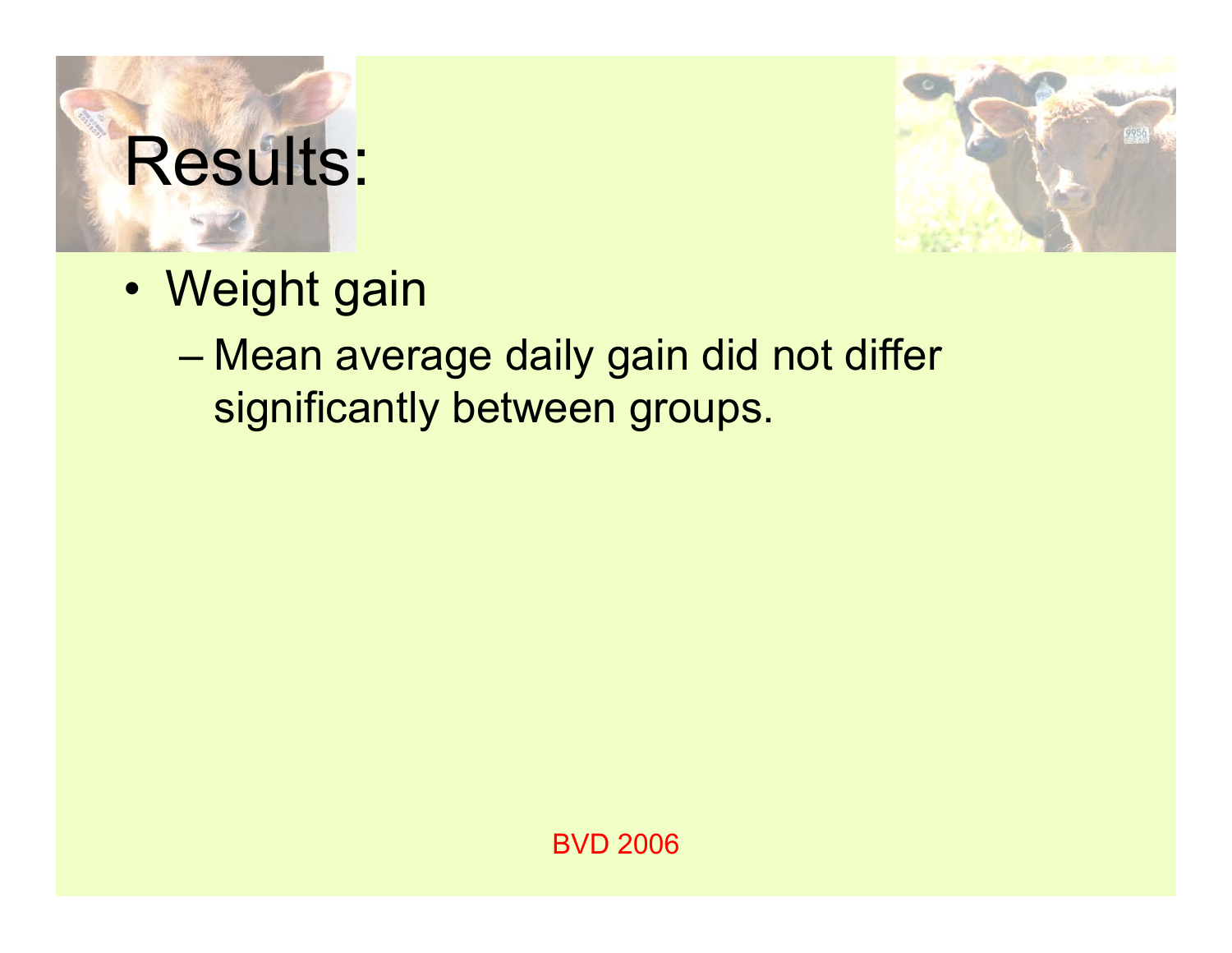



- Conclusions:
	- –– BVD Type 1
		- There are significant differences in serological responses between different vaccination programs;
		- There were significant differences in serological responses in vaccination programs using the different vaccines depending on the order in which the vaccines were administered.
	- – BVD Type 2
		- Although they were not statistically significant, there was a trend toward differences in serological responses between different vaccination programs.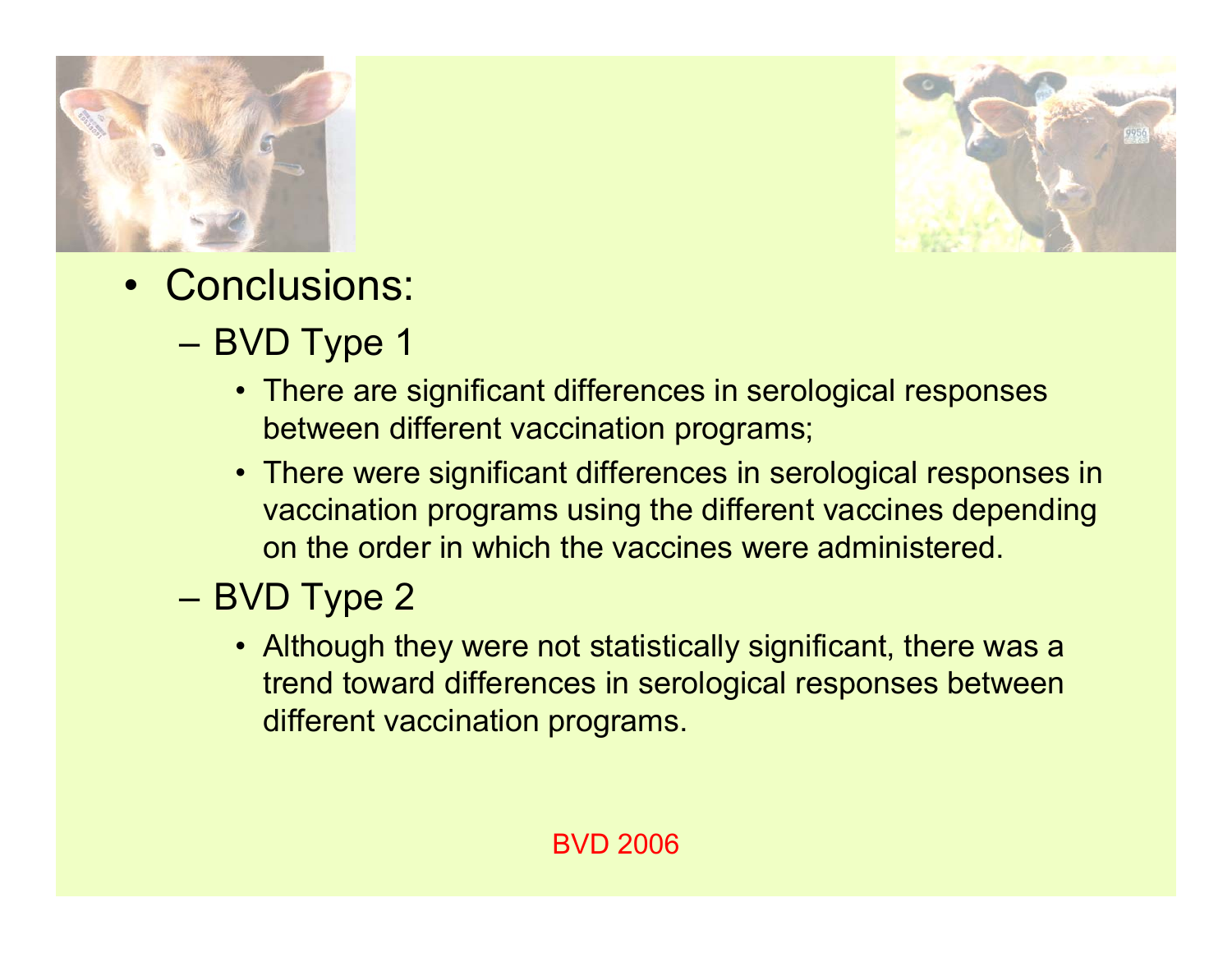A trial to evaluate the serological responses of dairy cattle receiving multiple vaccinations over a 4-year period.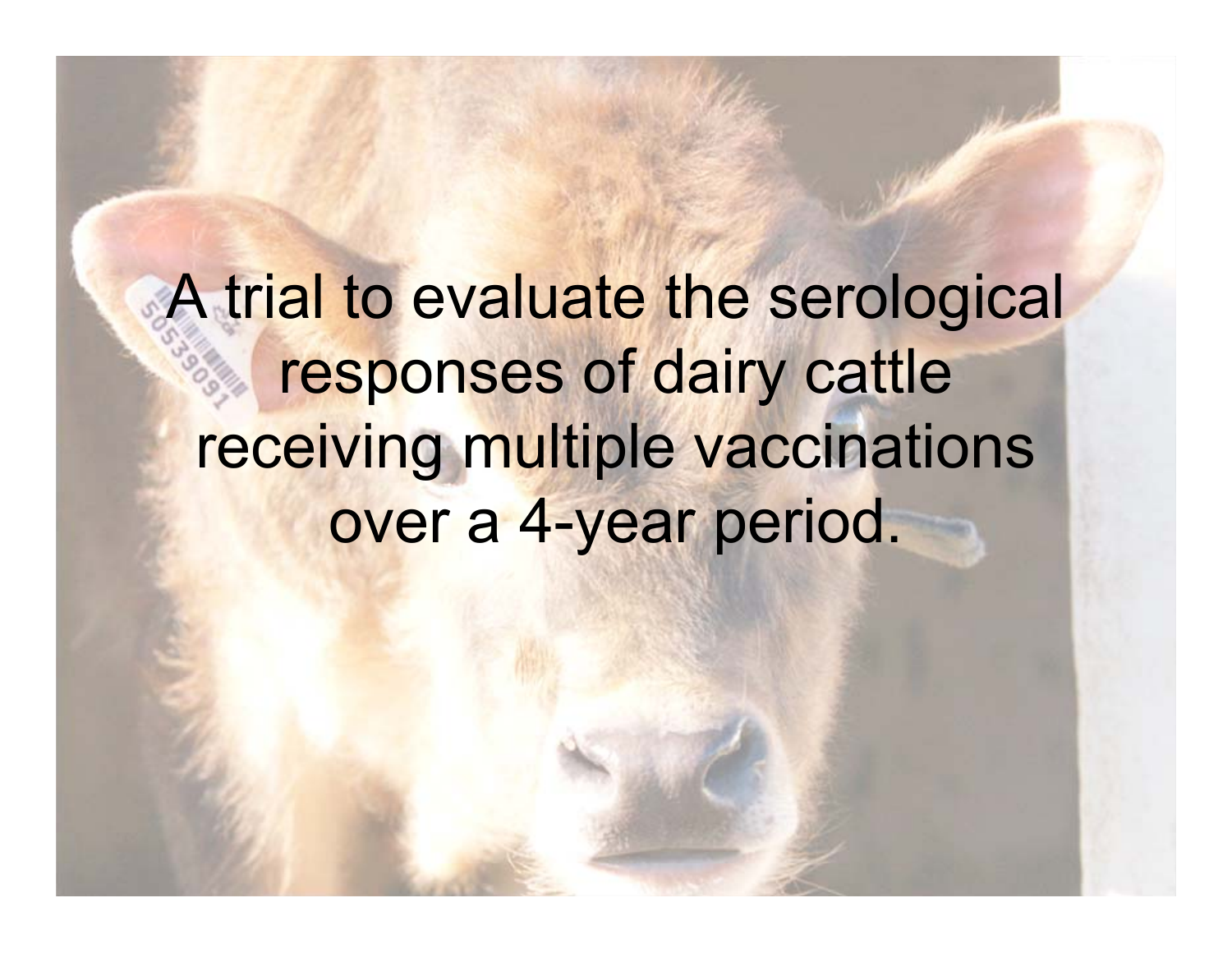



•• Objectives:

> – To evaluate VN serological responses against BVD 1 (Singer) and BVD 2 (NVSL 125c) in cattle following 1 of 3 different vaccination programs over a 4 year period.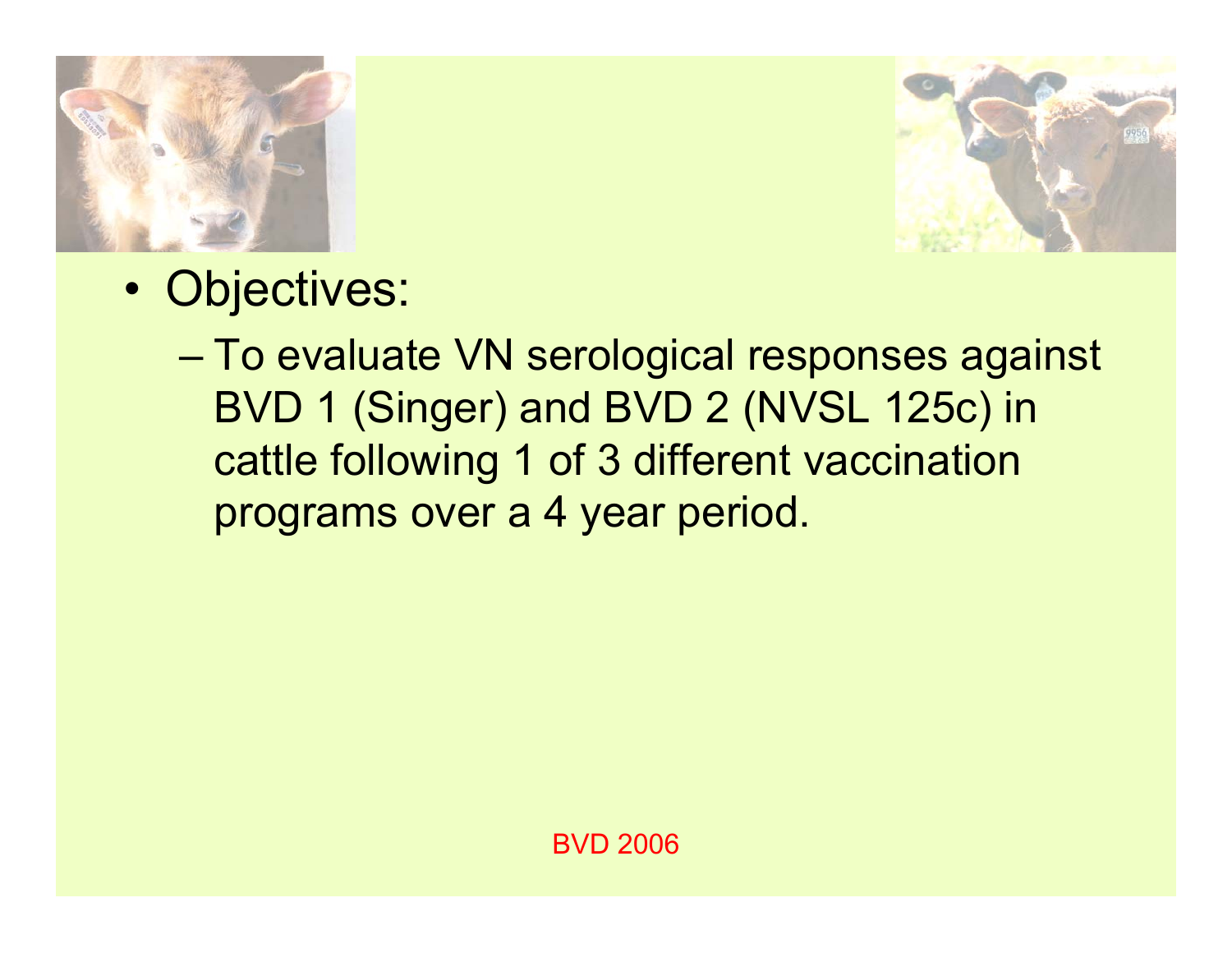



- • Materials and Methods:
	- – Cattle in a commercial dairy herd were enrolled in 1 of 3 vaccination programs:
		- 1. An inactivated vaccine at 5 and 6 months of age following by boosters with the same vaccine every 6 months (K-K-K-K).
		- 2. An inactivated vaccine at 5 and 6 months of age followed by boosters with an MLV vaccine prebreeding (K-K-M-M).
		- 3. An MLV vaccine at 3 weeks of age followed by boosters with the same MLV vaccine prebreeding (M-M-M-M).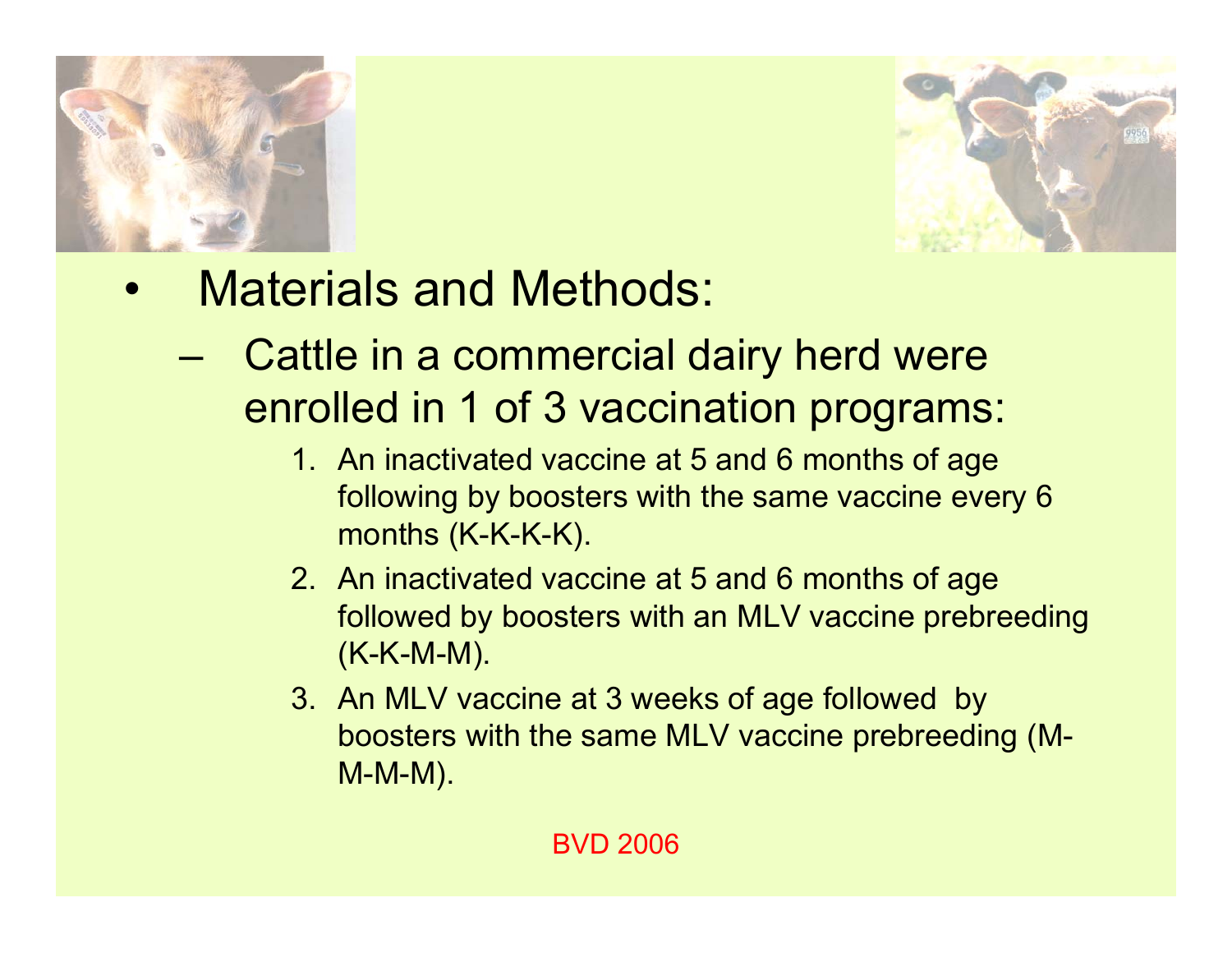



- Materials and Methods:
	- –– Serum samples were collected at intervals throughout the study;
	- –– Sera were separated and stored frozen to be analyzed at the same time;
	- Serology was performed at the Animal Health Laboratory, University of Guelph for VN activity against Singer (BVD 1a) and NVSL 125c (BVD 2).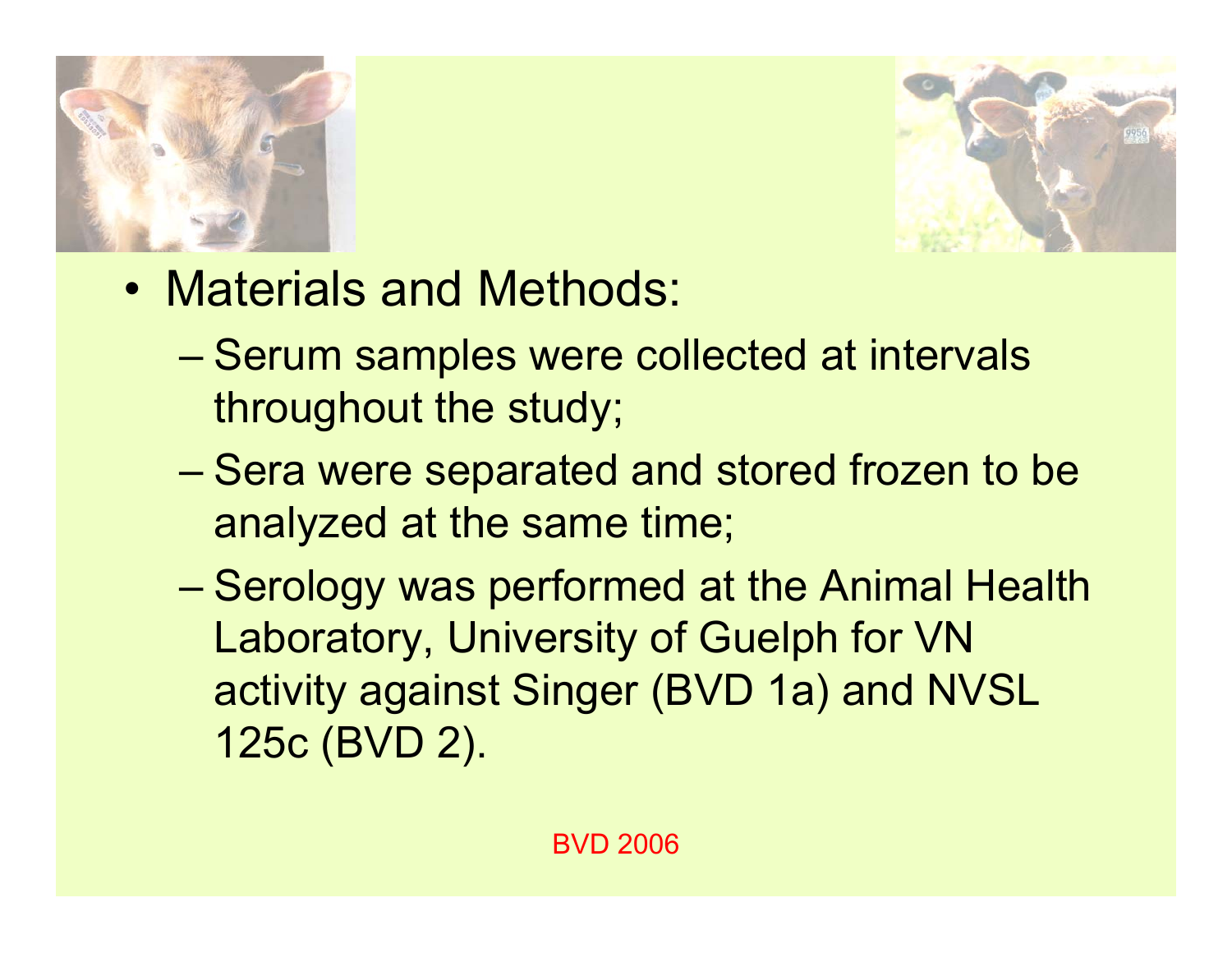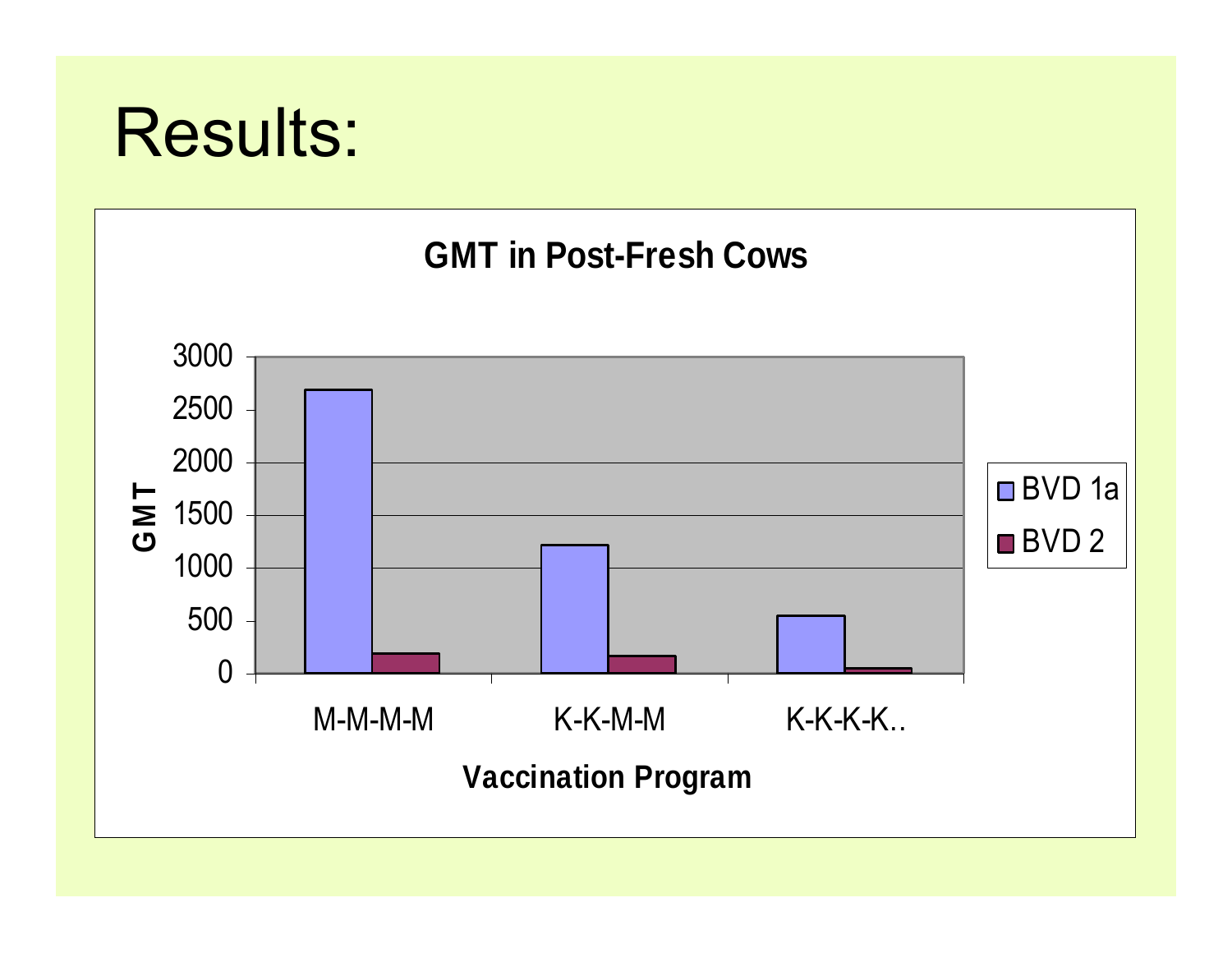



- Conclusions:
	- over the long-term, a program using only MLV vaccines produced the highest GMT to BVDV in post-fresh cows;
	- a vaccination program combining inactivated and MLV vaccines produced a higher GMT than inactivated vaccines administered every 6 months.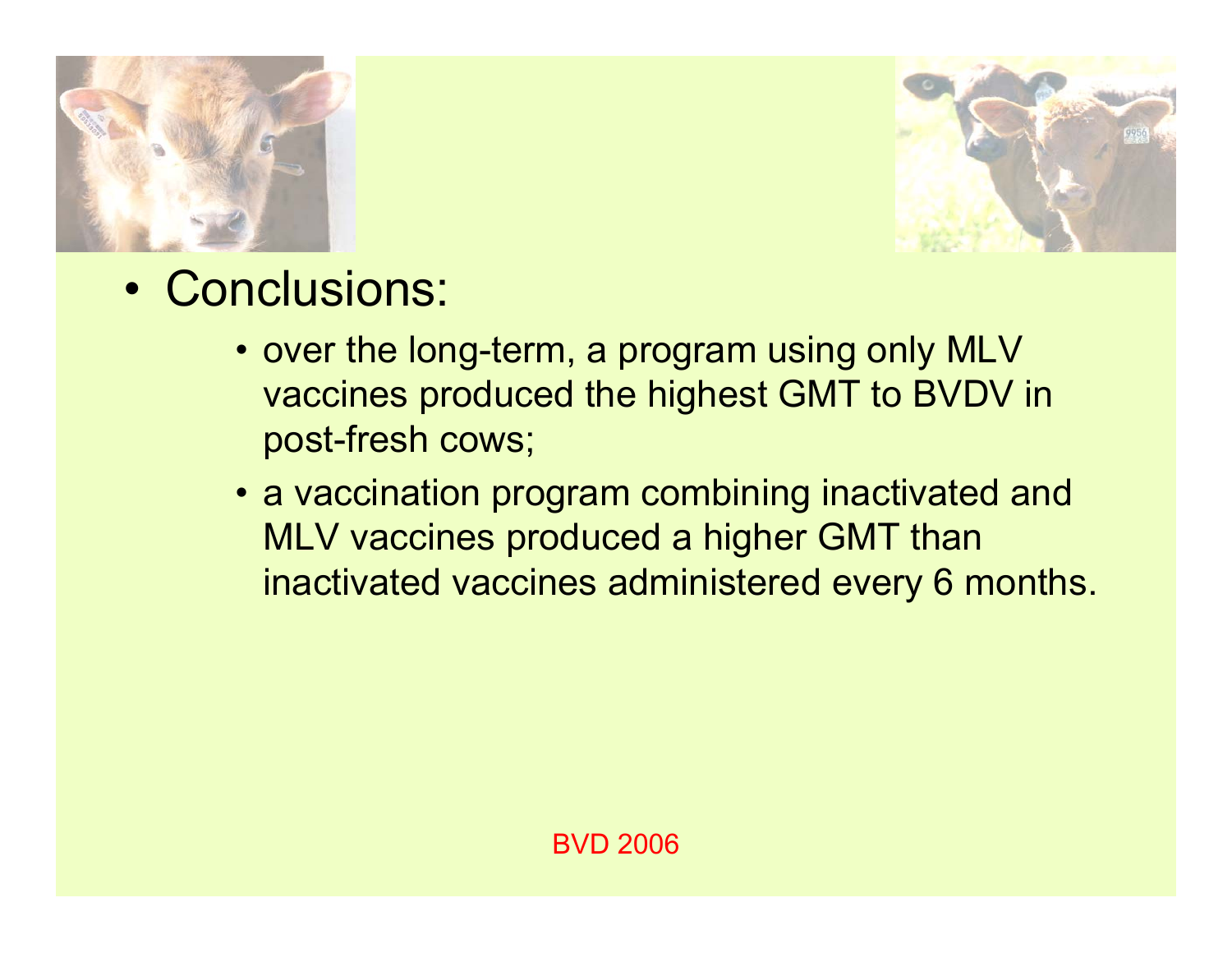



- Overall conclusions:
	- Not all vaccination programs produce the same serologic results;
	- Differences in serologic responses cannot be predicted on the basis of category of vaccine in the program or on the basis of the sequence in which the vaccines are used.
	- It remains to be determined if differences in serologic responses translate into differences in clinical protection.